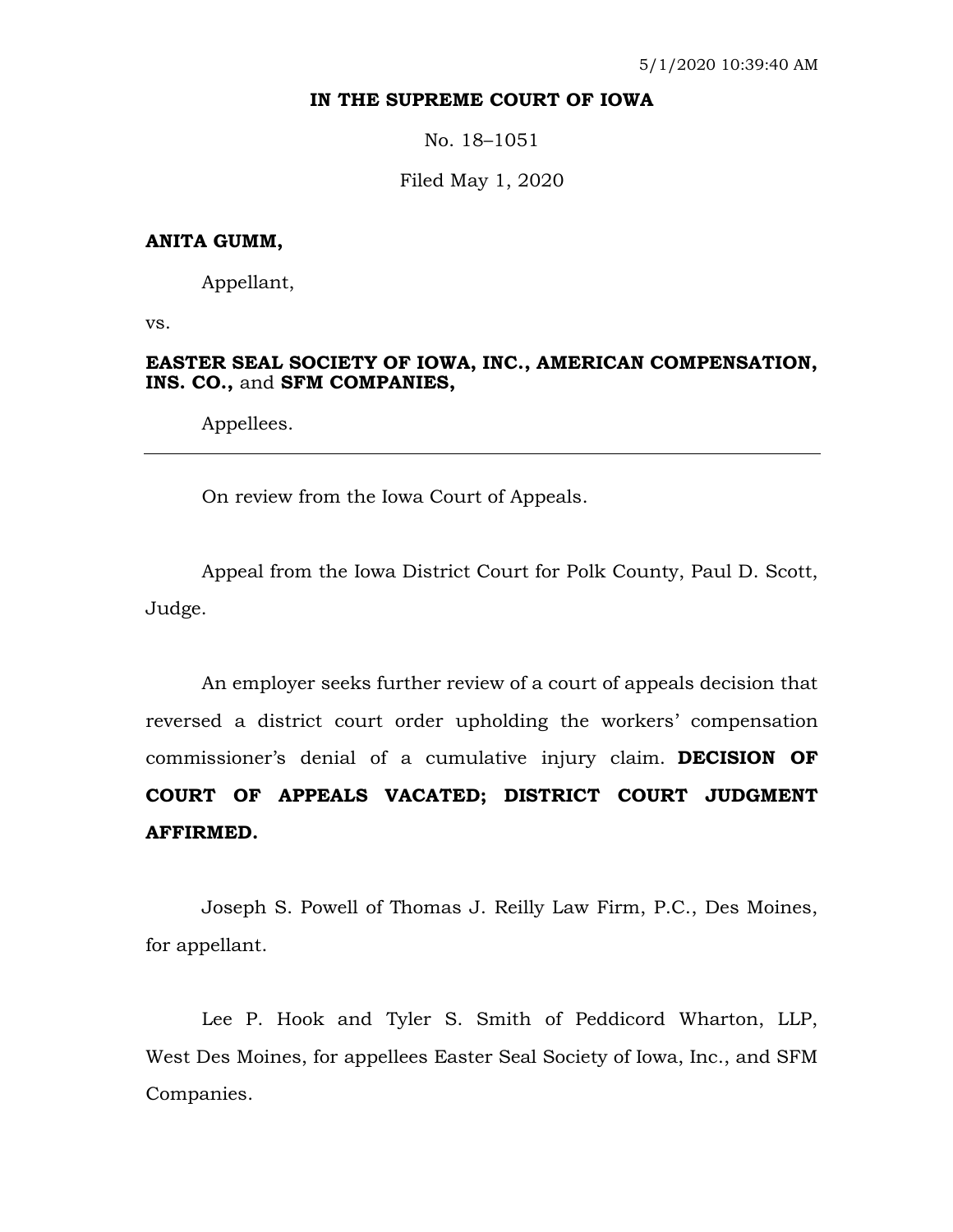Thomas D. Wolle of Simmons Perrine Moyer Bergman PLC, Cedar Rapids, for appellee American Compensation Ins. Co.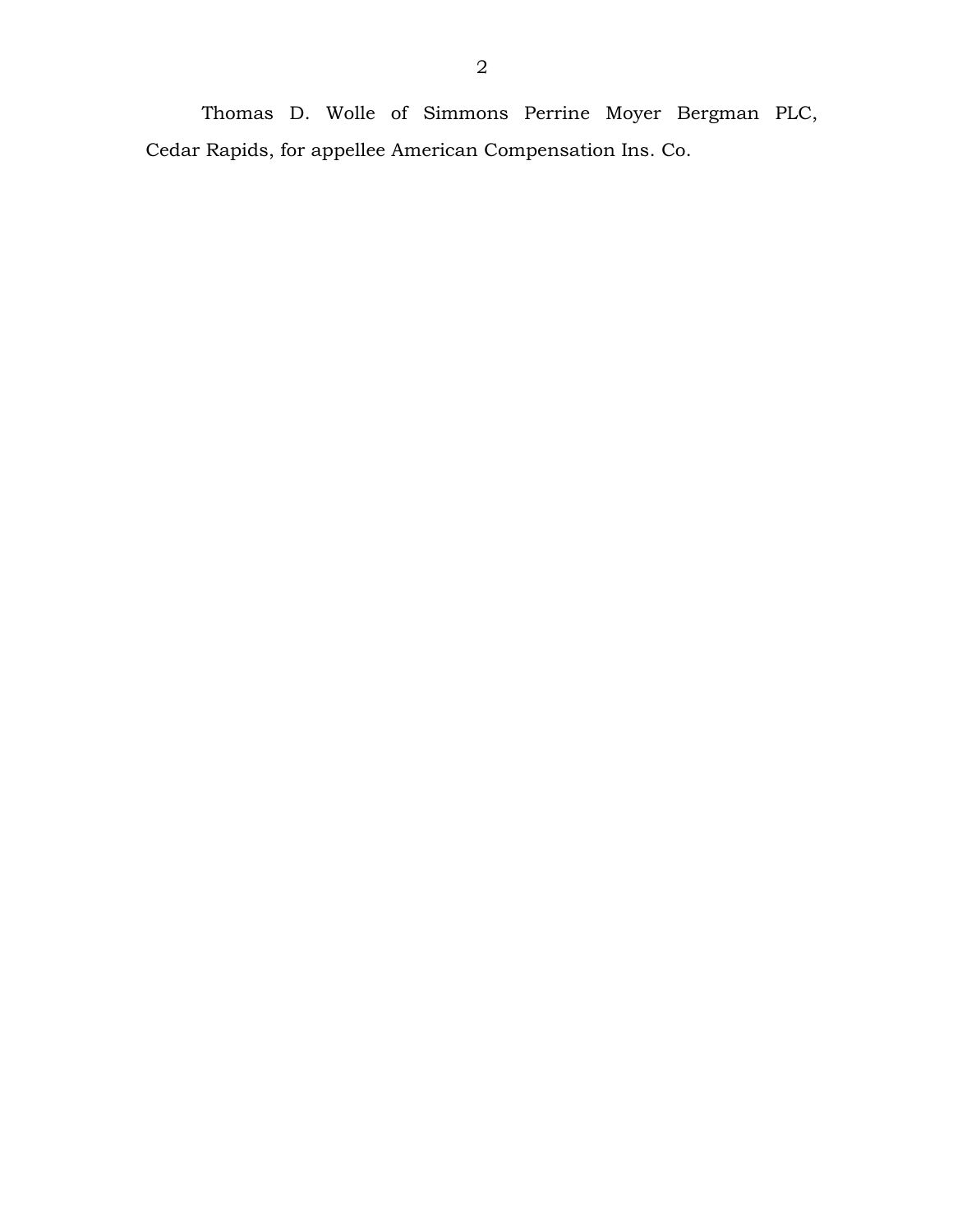#### **MANSFIELD, Justice.**

This case presents the question whether a workers' compensation claimant who receives disability benefits for a traumatic injury can later recover disability benefits on a separate cumulative injury claim if the cumulative injury is based solely on aggravation of the earlier traumatic injury. Normally a claimant in this situation can ask that the earlier traumatic injury claim be reopened. Here the claimant was unable to pursue review-reopening because the three-year statute of limitations for review-reopening had passed.

Like the workers' compensation commissioner and the district court, we conclude that a separate cumulative injury claim is not available in these circumstances. Such a claim would allow the employee to bypass the parameters for review-reopening established by our legislature. It would also be inconsistent with our precedent. *See generally Ellingson v. Fleetguard, Inc.*, 599 N.W.2d 440 (Iowa 1999), *overruled on other grounds by Waldinger Corp. v. Mettler*, 817 N.W.2d 1, 8 (Iowa 2012). Accordingly, we vacate the decision of the court of appeals, which ruled to the contrary. Instead, we affirm the order of the district court denying the claimant's petition for judicial review.

#### **I. Facts and Procedural History.**

 $\overline{a}$ 

Anita Gumm began employment as a custodian with Easter Seal Society of Iowa in April 2008.<sup>1</sup> At that time, Gumm was fifty-six years old. She possessed a ninth-grade education, and her prior work experience consisted of laundry work, housekeeping, and janitorial tasks. Gumm's duties at Easter Seals required her to stand on her feet and walk most of

<sup>1</sup>We will refer to the respondent employer and the respondent workers' compensation insurance carriers collectively as Easter Seals.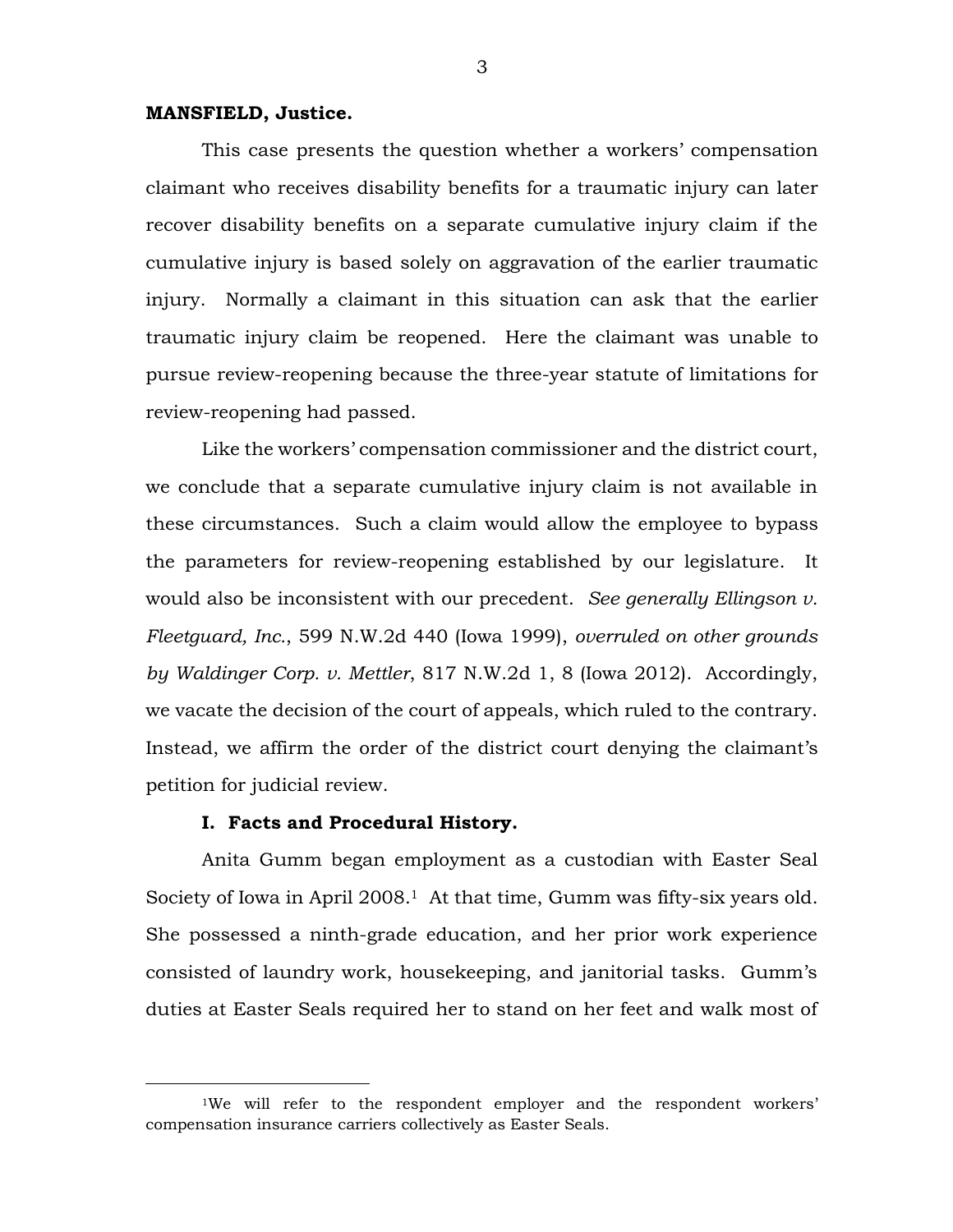the day, and her job description required her to be able to "bend, stoop, twist, and lift, as well as move a minimum of 80 pounds."

While working on October 28, 2008, Gumm slipped on wet grass and fractured her right ankle. She was taken to the emergency room where she underwent a procedure and was referred to a podiatrist, Dr. Eric Barp, D.P.M. Gumm remained in Dr. Barp's care for the rest of the timeline in this case. Dr. Barp performed an open reduction and internal fixation (ORIF) on Gumm. By December 11, Dr. Barp opined that Gumm was doing well and "had radiographically healed." On January 15, 2009, Dr. Barp found Gumm had reached maximum medical improvement (MMI), and released her to return to full work activity with no restrictions. Dr. Barp later opined Gumm sustained a permanent impairment of seventeen percent of her lower extremity as a result of the October 28, 2008 injury. He also noted she might eventually need to have hardware surgically removed from her ankle.

Easter Seals paid Gumm 37.4 weeks of permanent partial disability benefits based on Dr. Barp's rating. The last payment occurred on May 21, 2010.

Unfortunately, Gumm continued to suffer right ankle pain for years, and had to undergo multiple surgeries and procedures. On April 22, 2010, Gumm saw Dr. Barp for pain and stiffness in her right ankle. X-rays showed the fracture had properly healed, but as Dr. Barp had predicted, he needed to surgically remove the hardware from Gumm's ankle. Following that surgery, on May 19, Gumm returned to full work activity with no restrictions. But at a follow-up appointment on June 22, Gumm reported she still had ankle pain that "came and went."

Approximately a year and a half later, on January 30, 2012, Gumm returned to Dr. Barp with right foot pain. Dr. Barp opined that the pain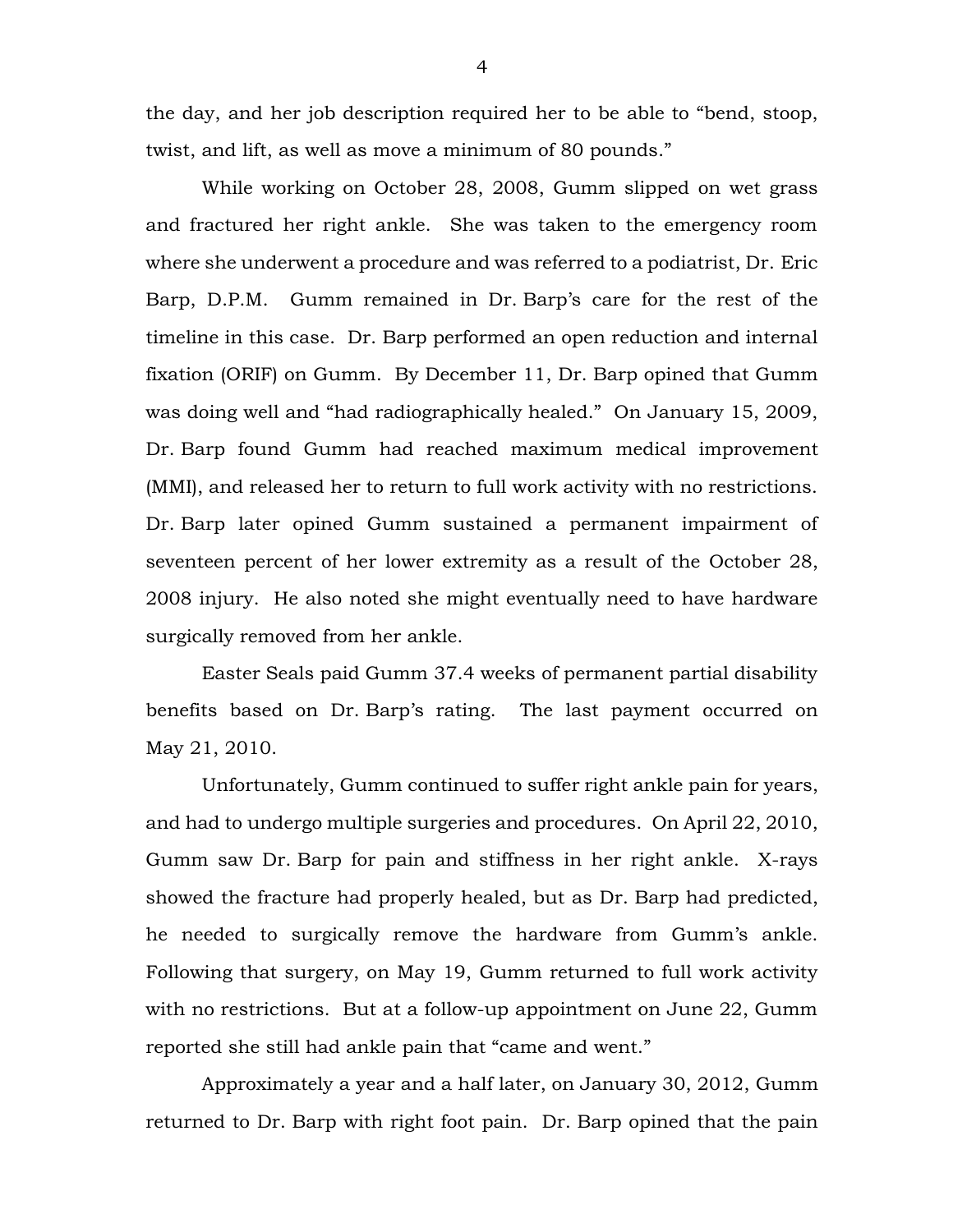could be a coincidence or the result of Gumm altering her gait because she had been compensating for her ankle pain. On March 6, Gumm reported pain in her right ankle, foot and toes. The ankle hurt during the workday to the point where she sometimes dragged her right foot to avoid bearing weight on it. Dr. Barp treated her with an injection. About a month later, Gumm reported that the injection had relieved some of her pain, but her pain was still so severe at times she could not walk. On April 11, Dr. Barp performed an ankle arthroscopy. Based on the surgery, Dr. Barp diagnosed that Gumm suffered from "posttraumatic arthritis of the ankle following [her 2008] ORIF and had developed synovitis." After a brief period of limited work activity, Gumm returned to full work activity on May 3 with no restrictions.

On June 1, Gumm reported continued issues with her ankle. Dr. Barp directed Gumm to take anti-inflammatory drugs. One month later, Gumm felt no pain and was doing well. Dr. Barp opined Gumm had completely healed and "thus warrant[ed] no additional rating of permanent impairment."

The following year, on May 16, 2013, Gumm disclosed to Dr. Barp that she had been suffering from right ankle pain for months. X-rays showed she had degenerative joint disease. Dr. Barp treated her with an injection. The injection provided limited relief, and a CT scan showed she had posttraumatic degenerative manifestations. Meanwhile, in August 2013, Gumm provided notice to Easter Seals that she intended to retire on February 28, 2014, upon reaching sixty-two years old.

On October 23, 2013, Dr. Barp performed arthroscopic right ankle arthrodesis with fluoroscopy fusion surgery. Gumm took FMLA leave and eventually returned to work on January 13, 2014. Dr. Barp restricted her to four-to-five hours of work per day. Later that month, Gumm saw a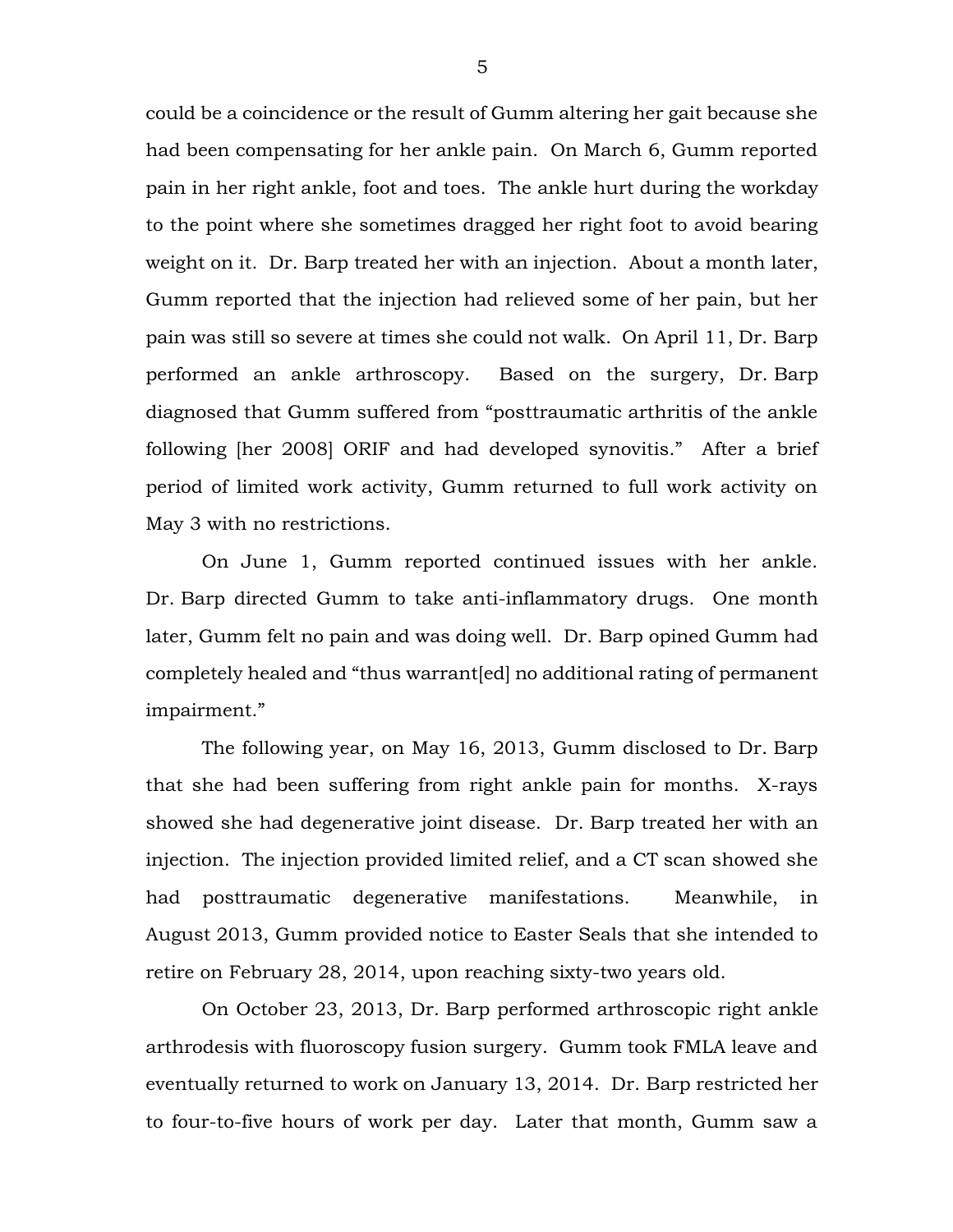personal physician, Bradley Meyer, D.O., who stated Gumm's lower back pain had worsened since her return to work on January 13. He believed much of the lower back and shoulder pain stemmed from her compensating for her right ankle pain. Dr. Meyer treated Gumm, referred her to physical therapy, and excused her from work from January 24 through February 16.

On February 14, 2014, Gumm disclosed to Dr. Barp that her ankle "felt good," but she had lower back pain and pain in her right knee. Like Dr. Meyer, Dr. Barp concluded this pain resulted from gait changes Gumm had made in response to her ankle pain and arthrodesis surgery. Dr. Barp told Gumm to undergo physical therapy and, for the first time, imposed work restrictions, specifically against mopping and lifting anything over five pounds. When Gumm returned to work, Easter Seals could not accommodate her restrictions. Consistent with the notice she had given Easter Seals the previous August, Gumm retired from Easter Seals on February 28.

In April, Gumm began receiving Social Security Disability benefits (SSDI) of \$661.00 per month. In July, she began working as a housekeeper for an assisted living center, cleaning resident rooms and restrooms. She was still working there on the date of her workers' compensation hearing. The work was less physically demanding than what she had to perform for Easter Seals.

On February 24, Gumm filed two workers' compensation petitions. In the first petition, she claimed she had sustained an acute injury on October 28, 2008, and admitted the injury's statute of limitations window had expired. *See* Iowa Code § 85.26 (2007). In the second petition, Gumm claimed she had sustained a cumulative injury with three potential injury dates: March 6, 2012, May 16, 2013, or January 15, 2014. Gumm sought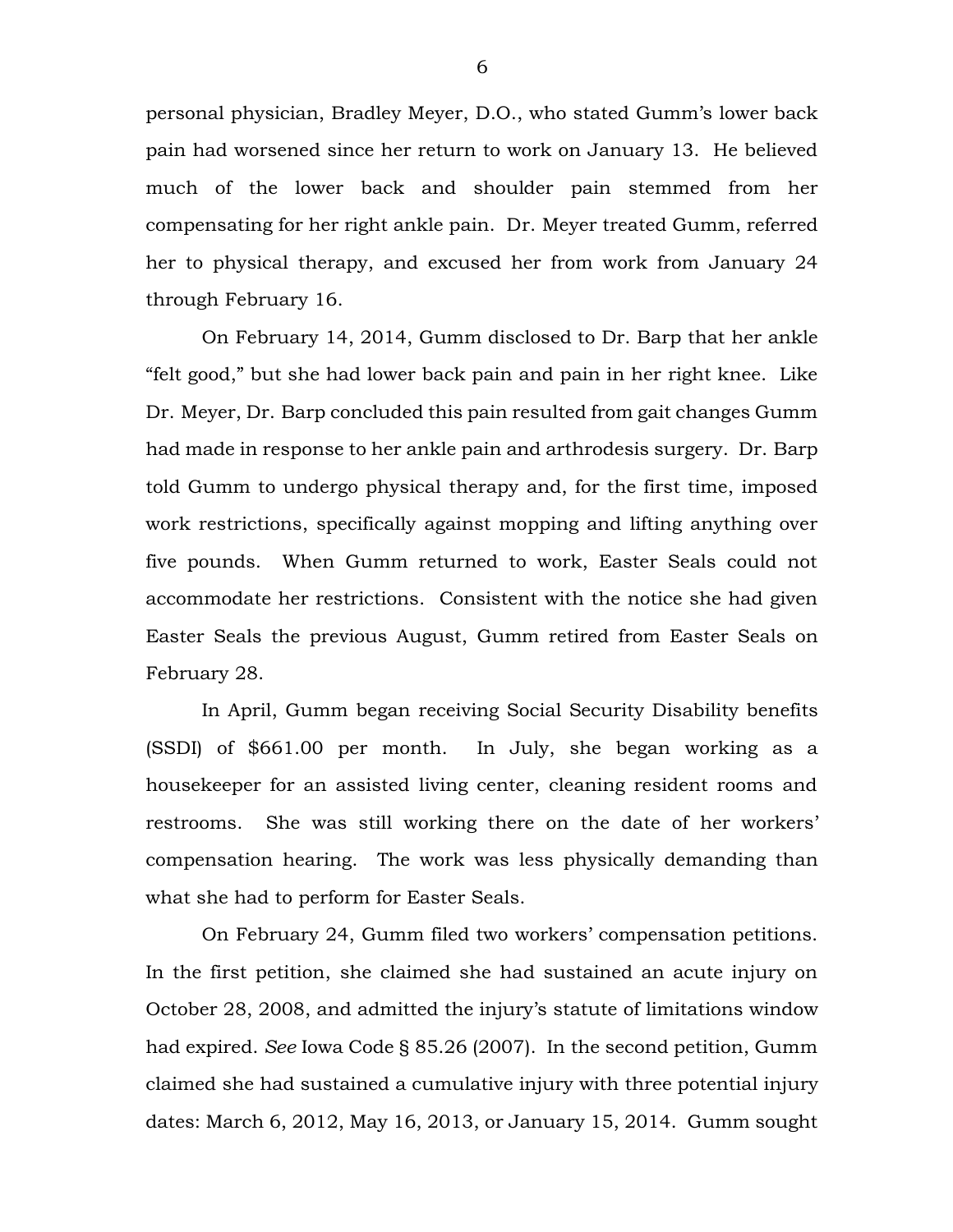compensation for permanent industrial disability benefits, medical benefits, and costs.

The deputy commissioner heard Gumm's case on March 12, 2015. On February 18, 2016, the deputy filed her arbitration decision. She found Gumm had sustained sequelae to her October 28, 2008 injury but not a distinct and discrete injury thereafter. As she explained, "Dr. Barp's opinion does not establish claimant suffered disability gradually, reaching an injurious condition at some later point. Rather, Dr. Barp's opinion confirms claimant suffered an injury and disability, and through further work activities, the disability increased." The deputy went on,

[Claimant's] continued work activities may have played a role in aggravating the right ankle condition and resulted in the need for further treatment[;] however, by the standard of the *Ellingson* case, [599 N.W.2d 440,] this form of aggravation is insufficient. Claimant suffered a significant fracturedislocation and developed the inevitable posttraumatic arthritis that would be expected from such an injury. As a result of the arthritic condition, claimant required arthroscopy, arthrodesis, and more conservative treatment of the right ankle. These procedures represent sequelae of the original October 28, 2008 injury, not distinct cumulative injuries. Claimant also developed bilateral knee and back complains as a result of an altered gait follow arthrodesis; these complaints also reflect sequelae of the original October 28, 2008 injury and are not distinct cumulative injuries.

Accordingly, the deputy commissioner declined to award benefits for the asserted cumulative injury with injury dates of March 6, 2012, May 16, 2013, or January 15, 2014.

Gumm brought an interagency appeal, and on October 12, 2017, the commissioner filed an appeal decision adopting the deputy's findings of fact. The commissioner also affirmed the deputy's determination that Gumm had failed to establish a distinct and discrete cumulative injury.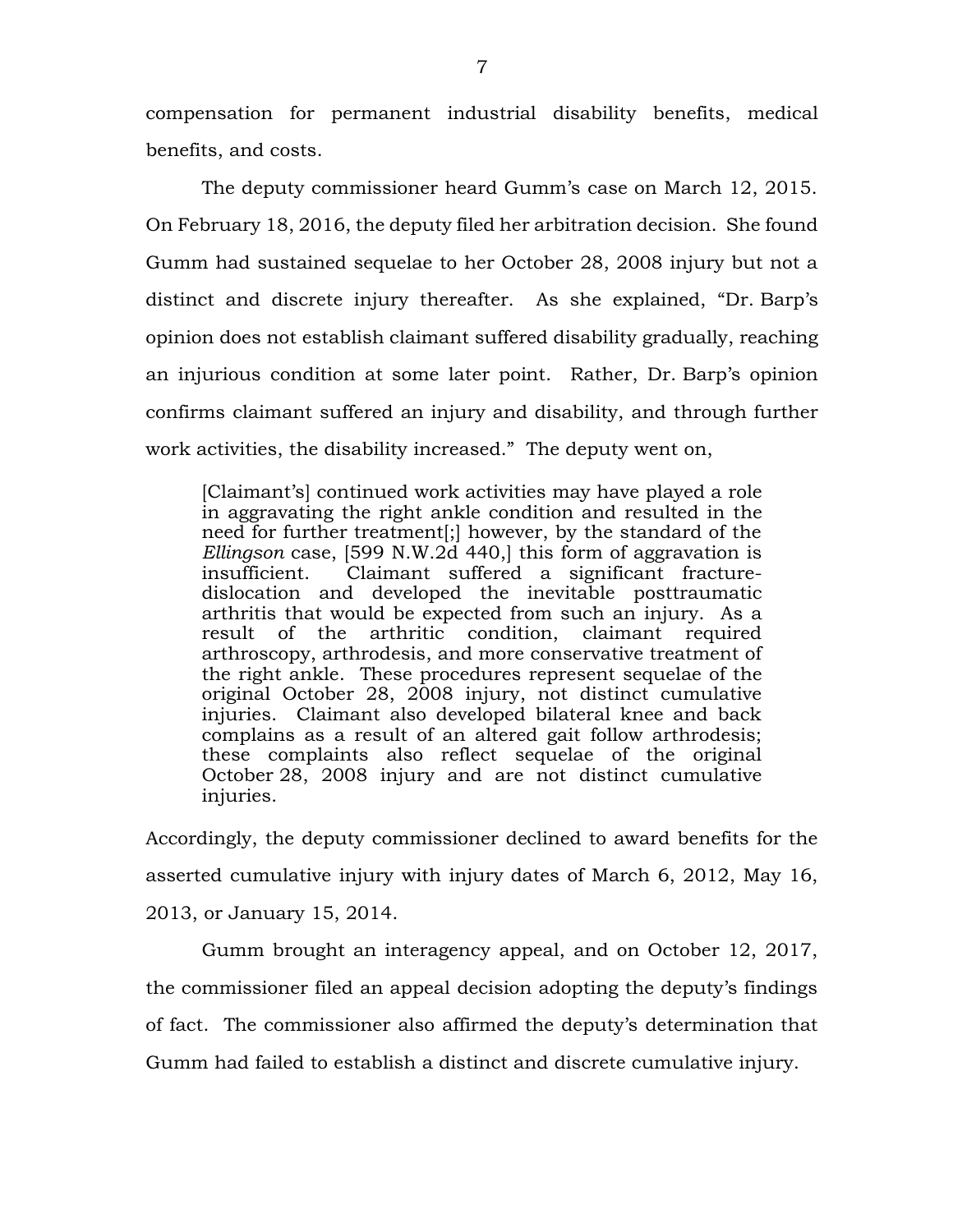Gumm timely sought judicial review. After receiving briefs and hearing argument, the district court entered an order on May 16, 2018, that upheld the commissioner's ruling and dismissed Gumm's petition.

Gumm appealed, and we transferred the case to the court of appeals. On May 15, 2019, a divided panel of our court of appeals reversed the district court and remanded for further proceedings. The court of appeals majority reasoned that *Floyd v. Quaker Oats*, 646 N.W.2d 105 (Iowa 2002),

creates a carefully circumscribed exception to the *Ellingson*  holding. In other words, if a claimant is precluded by the statute of limitations from bringing an original proceeding or review-reopening, the claimant may recover by way of a cumulative-injury claim for any increase in functional disability shown to have occurred as the result of day-to-day activities in the workplace subsequent to the original injury without having to show he or she suffered a 'distinct and discr[ete]' disability attributable to the post-original-trauma work activities.

One member of the panel dissented.

We granted Easter Seals' application for further review.

#### **II. Standard of Review.**

Generally, we review the workers compensation commissioner's legal interpretations of Iowa Code chapter 85 for errors at law rather than giving deference to those interpretations. *Bluml v. Dee Jay's Inc.*, 920 N.W.2d 82, 84 (Iowa 2018); *see also JBS Swift & Co. v. Ochoa*, 888 N.W.2d 887, 892–93 (Iowa 2016). To the extent this case centers on the meaning of the term "injury," we recently interpreted a use of that term in chapter 85 under an errors-at-law standard. *Ochoa*, 888 N.W.2d at 892– 93, 896–97. "[W]e accept the commissioner's factual findings when supported by substantial evidence." *Bluml*, 920 N.W.2d at 84.

## **III. Analysis.**

Gumm received permanent partial disability benefits for her October 28, 2008 ankle injury. The last monthly benefit payment occurred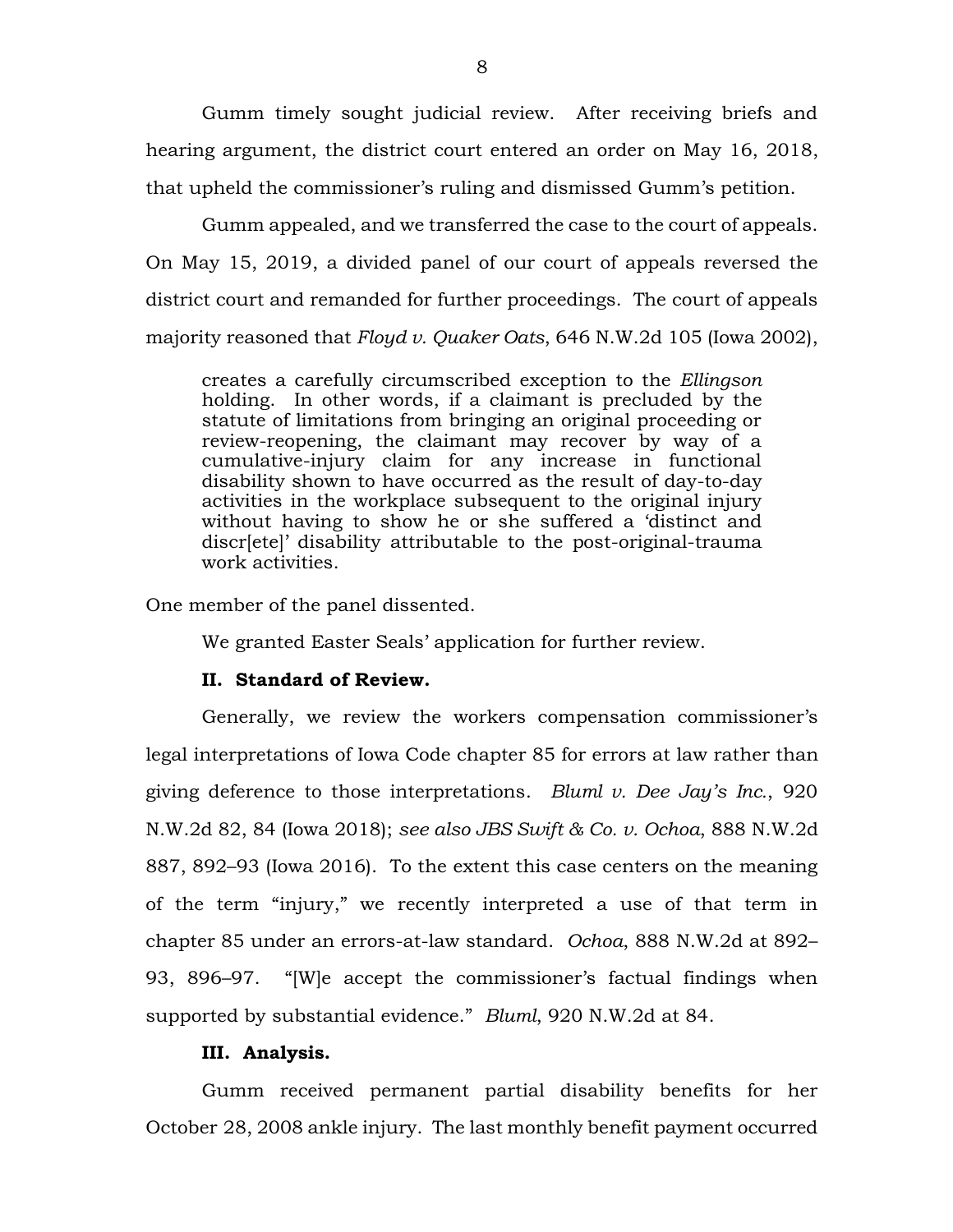on May 21, 2010. Unfortunately, her ankle condition worsened as she continued work at Easter Seals. And she did not make a claim about the worsening condition until February 24, 2014.

The normal way for a claimant to obtain additional disability benefits when her physical condition deteriorates over time and the deterioration is attributable to an earlier compensable injury is through a reviewreopening claim under Iowa Code section 86.14(2). "The workers' compensation statutory scheme contemplates that future developments (post-award and post-settlement developments), including the worsening of a physical condition or a reduction in earning capacity, should be addressed in review-reopening proceedings." *Kohlhaas v. Hog Slat, Inc.*, 777 N.W.2d 387, 392 (Iowa 2009). As we said in *Kohlhaas*,

A compensable review-reopening claim filed by an employee requires proof by a preponderance of the evidence that the claimant's current condition is "proximately caused by the original injury." While worsening of the claimant's physical condition is one way to satisfy the review-reopening requirement, it is not the only way for a claimant to demonstrate his or her current condition warrants an increase of compensation under [section 86.14\(2\).](https://1.next.westlaw.com/Link/Document/FullText?findType=L&pubNum=1000256&cite=IASTS86.14&originatingDoc=Ieed8508ae5a211de8bf6cd8525c41437&refType=LQ&originationContext=document&transitionType=DocumentItem&contextData=(sc.Search))

*Id.* (quoting *Simonson v. Snap-On Tools Corp.*, 588 N.W.2d 430, 434 (Iowa 1999)).

However, a review-reopening claim is subject to a three-year statute of limitations from the date of the last benefit payment. *See* Iowa Code § 85.26(2).

An award for payments or an agreement for settlement provided by [section 86.13](https://1.next.westlaw.com/Link/Document/FullText?findType=L&pubNum=1000256&cite=IASTS86.13&originatingDoc=ND7EA19A0316911E78224B9877882B17A&refType=LQ&originationContext=document&transitionType=DocumentItem&contextData=(sc.UserEnteredCitation)) for benefits under this chapter or chapter 85A or 85B, where the amount has not been commuted, may be reviewed upon commencement of reopening proceedings by the employer or the employee within three years from the date of the last payment of weekly benefits made under the award or agreement.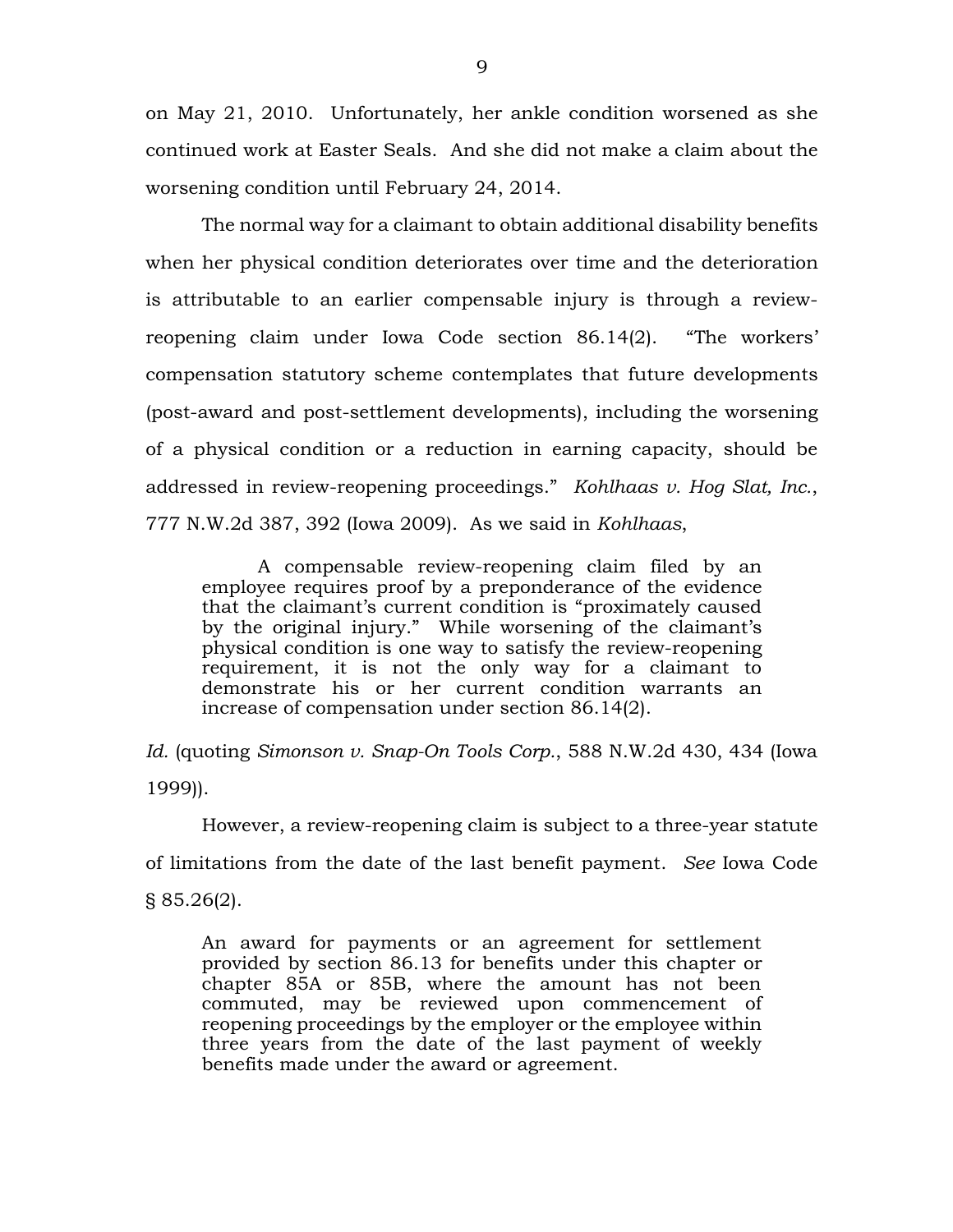*Id.* "The plain language of the statute requires the three-year period to commence from 'the date of the last payment of weekly benefits made under the award or agreement.'" *Coffey v. Mid Seven Transp. Co.*, 831 N.W.2d 81, 90 (Iowa 2013) (quoting Iowa Code § 86.26(2)); *see also Whitmer v. Int'l Paper Co.*, 314 N.W.2d 411, 412 (Iowa 1982). 2

Sometimes, though, disagreements can arise as to whether the claimant has suffered an aggravation of her previous compensable injury or a distinct and discrete cumulative injury. That was the crux of our decision in *Ellingson*. *See* 599 N.W.2d 440.

In *Ellingson*, a forty-pound box fell on the claimant's head on January 4, 1985. *Id.* at 442. This resulted in chronic neck, head, and arm pain for the claimant. *Id.* At her doctor's orders, the claimant missed substantial work time in early 1985 due to neck, head, and arm pain. *Id.* She was again taken off work for approximately two months in 1987 due to continuing neck and arm pain. *Id.* When she returned, she had to work partial days for about four months. *Id.* In 1989, she was again taken off work by doctor's directions for approximately six months. *Id.*

In 1990, the claimant underwent an anterior cervical discectomy and fusion and was off work for about six months. *Id.* Late in 1991, she was moved to office work after her work activities were restricted based on continuing neck and arm pain. She was again taken off work for periods of time in early 1992. *Id.* at 442–43. In December 1992, the claimant underwent another anterior cervical discectomy and fusion. *Id.* at 443.

Before the commission, the claimant alleged two separate compensable injuries: "(1) the injury incurred from the falling box on

 $\overline{a}$ 

<sup>2</sup>Of course, the claimant can still receive reimbursement for needed medical treatment that occurs after the three-year time period has passed. *See* Iowa Code § 85.26(2); *Ayers v. D & N Fence Co.*, 731 N.W.2d 11, 18 (Iowa 2007). All of Gumm's medical bills were paid by Easter Seals in this case.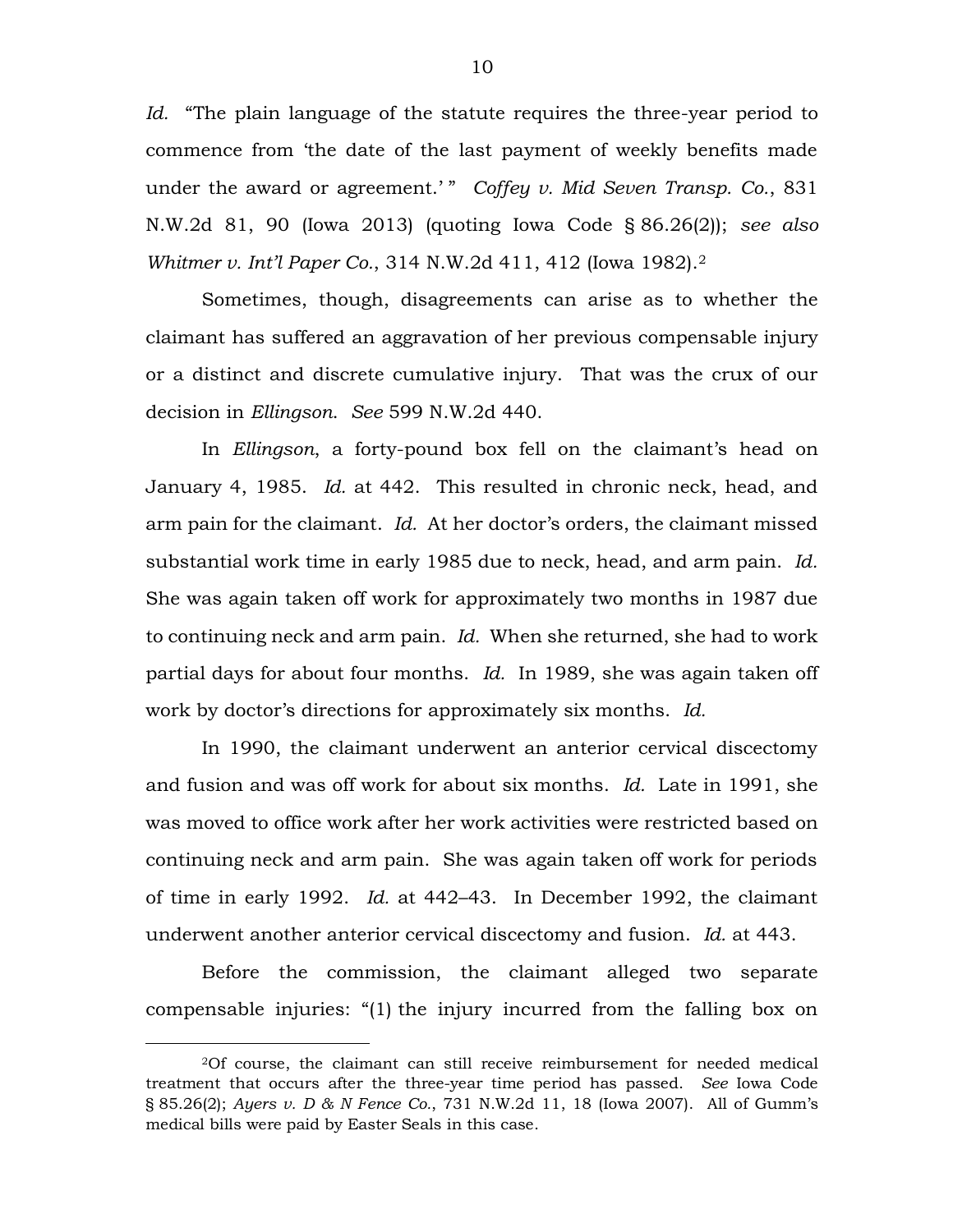January 4, 1985, and (2) a distinct and discreet cumulative neck injury from which an episode of disability was manifested on June 17, 1992." *Id.* We took note of the claimant's reason for claiming two injuries: "Speaking with commendable candor, Ellingson freely admits that her cumulativeinjury claim is designed to produce a new date of injury that will provide a higher wage base for computing her compensation." *Id.* at 444. However, the commissioner "found that the only compensable injury established by the evidence was the January 4, 1985 injury." *Id.* at 443.

We upheld the commissioner's factual finding that the claimant did not have a viable claim for a separate cumulative injury. *Id.* at 444. We explained,

It is clear, however, that she may not establish a cumulativeinjury claim by merely asserting that her disability immediately following the January 4, 1985 injury was increased by subsequent aggravating work activities. That circumstance only serves to increase the disability attributable to the January 4, 1985 injury. To show a cumulative injury she must demonstrate that she has suffered a distinct and discr[ete] disability attributable to post–1985 work activities rather than as an aggravation of the January 4, 1985 injury. In presenting that claim to the commissioner, she could only prevail if the commissioner, as primary fact finder, found that a factual basis for a cumulative-injury disability existed. The commissioner did not make that finding.

*Id.* In short, whether a claimant has suffered an aggravation of a previous traumatic injury or a distinct and discrete cumulative injury is a fact issue to be determined by the commissioner, and that fact determination has the "effect of a jury verdict." *Id.*

*Ellingson* is not alone in recognizing the requirement that injuries must be distinct and discrete to be separately compensable. As we said in *Excel Corp. v. Smithart*, 654 N.W.2d 891 (Iowa 2002), *superseded by*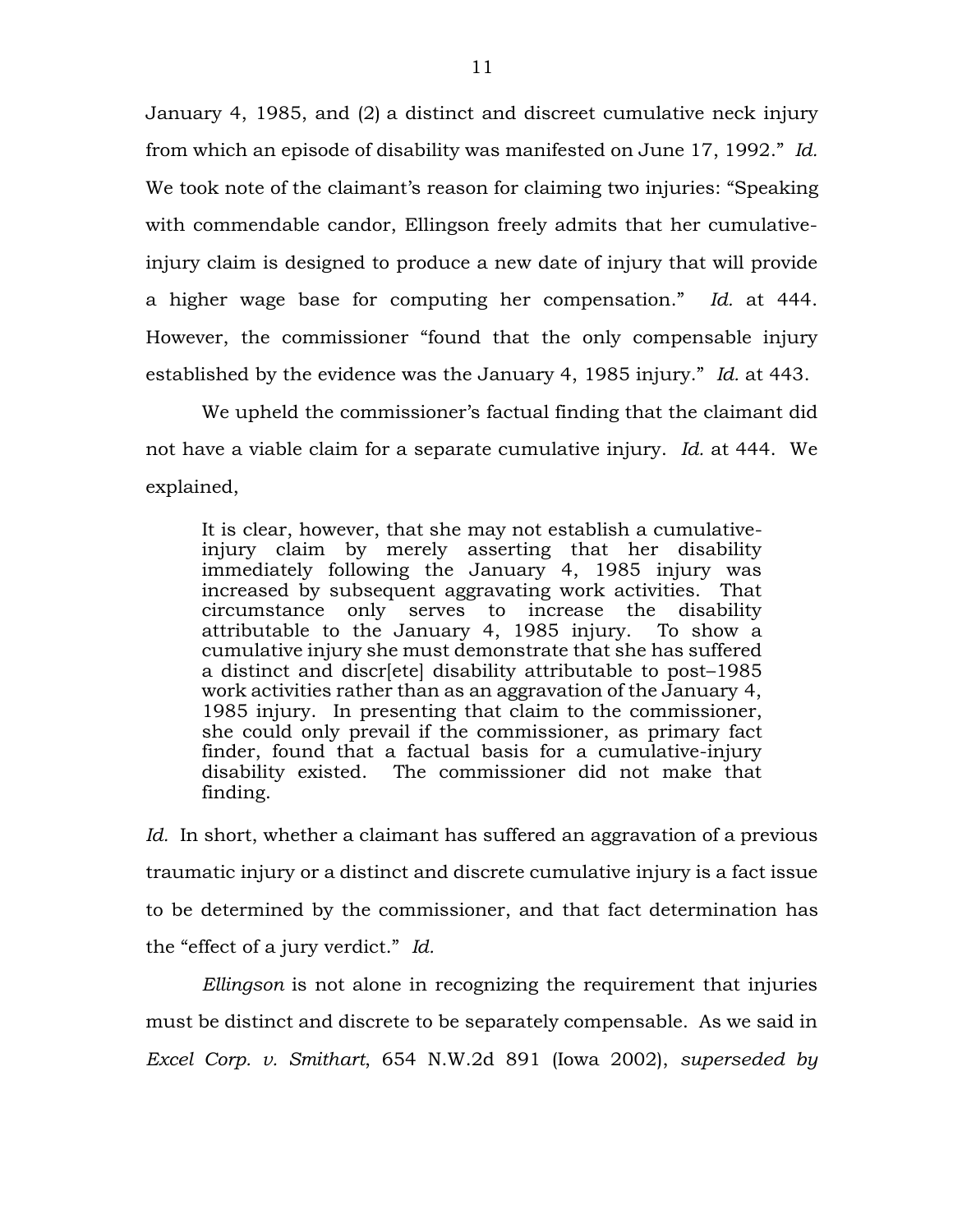*statute on other grounds*, 2004 Iowa Acts 1st Extraordinary Session ch. 1001, § 12,

The separate and discrete requirement prevents a worker from transforming a chronic condition into multiple injuries, and obtaining the multiple separate recoveries feared by Excel. Thus, employers are protected against paying for the prior disability over and over by the separate and discrete requirement.

*Id.* at 898.

Three years after *Ellingson*, we decided *Floyd. See* 646 N.W.2d 105. There the claimant sustained an initial acute injury when he twisted his knee on September 3, 1993. *Id.* at 106. An orthopedic surgeon concluded that the claimant had suffered a meniscus tear that would heal, but by May 1994, the claimant was continuing to experience pain and "had a greater compromise of the joint space than had previously identified." *Id.* Toward the end of that year, the surgeon established a lifting restriction of forty to sixty pounds. *Id.* The surgeon opined the following year that arthroscopy would not work, but the situation was not bad enough to warrant a knee replacement. *Id.* at 106–07. The knee "is not a good knee, but it may last this way yet for several years." *Id.* at 107. He fixed July 23, 1996, as the date of maximum medical improvement from the September 3, 1993 injury." *Id.*

As in *Ellingson*, the claimant filed two separate petitions, claiming both a September 3, 1993 injury and a subsequent cumulative injury. *Id.* The claimant then dismissed the petition involving the September 3 injury in the face of a statute of limitations defense. *Id.* The commissioner nonetheless found a compensable impairment for the cumulative injury. *Id.*

On appeal, the employer relied on *Ellingson* to argue that the claimant had not "suffered a distinct and discr[ete] disability solely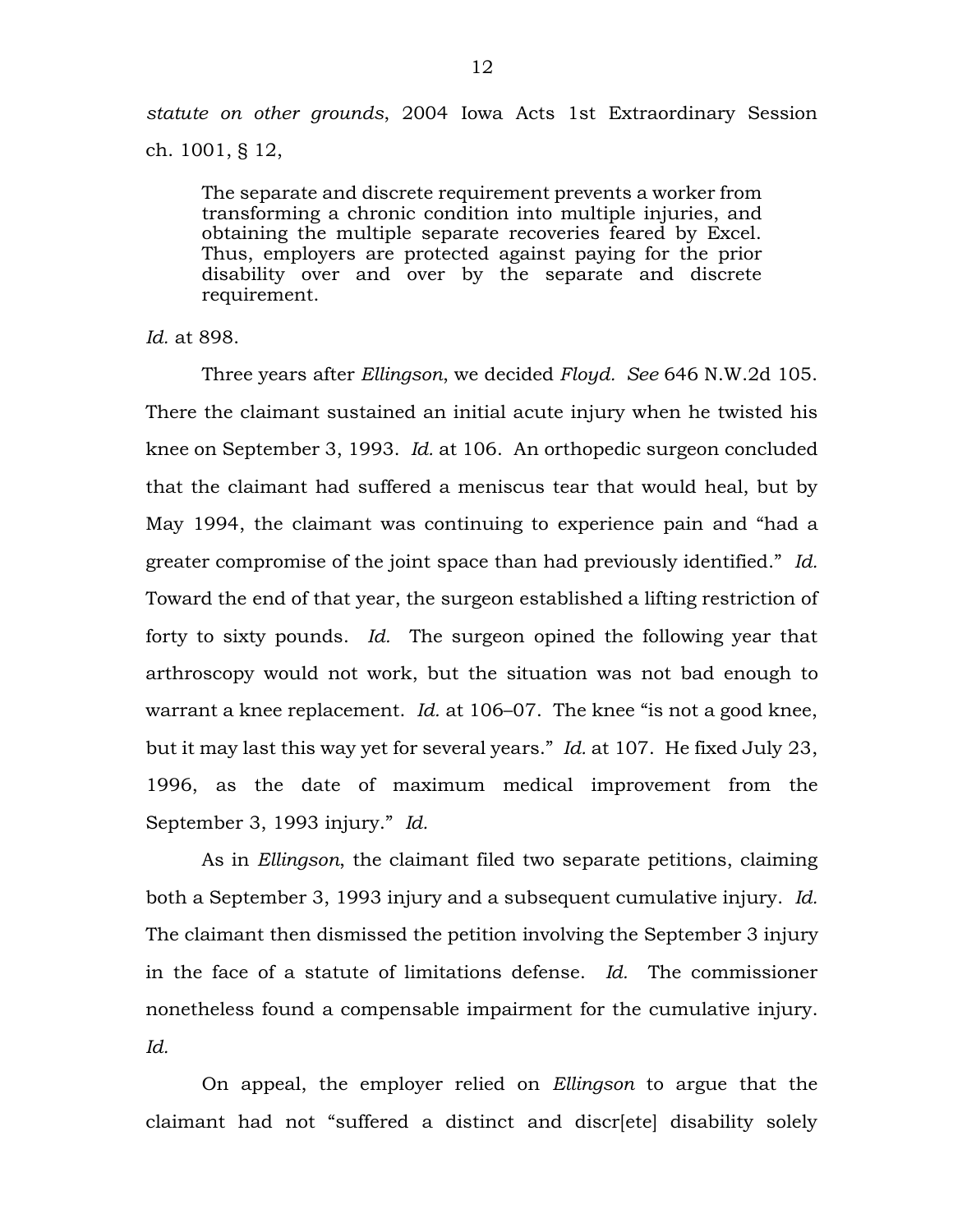attributable to work activities over time, as opposed to an aggravation of a preexisting injury from an identified traumatic event." *Id.* at 108. We distinguished *Ellingson* on the following basis:

In the present case, claimant's arbitration petition seeking benefits for the September 3, 1993 injury was voluntarily dismissed in the face of a statute-of-limitations defense by the employer. The industrial commissioner concluded that the dismissal of that petition precluded any consideration of the September 3, 1993 injury as a compensable event. Given this circumstance, we believe that claimant should be permitted to recover by way of a cumulative-injury claim for any increase in functional disability shown to have occurred as the result of day-to-day activities in the workplace subsequent to the September 3, 1993 injury.

*Id.*

In other words, the fact that the original trauma was "precluded . . . as a compensable event" meant that the claimant could recover "by way of a cumulative-injury claim" for any additional disability resulting from continued workplace activity since the date of the original trauma. *See id.* Seemingly, we recognized the following exception to *Ellingson*: where the claimant was *precluded* from recovering payments for the original trauma, the claimant would be permitted to recover payments on a cumulativeinjury basis for subsequent aggravation of the trauma. This is consistent with the notion that "[w]e apply the workers' compensation statute broadly and liberally in keeping with its humanitarian objective: the benefit of the worker and the worker's dependents." *Xenia Rural Water Dist. v. Vegors*, 786 N.W.2d 250, 257 (Iowa 2010).

Ordinarily, of course, the way to recover benefits for any increase in functional disability resulting from aggravation of an original traumatic injury due to day-to-day activities in the workplace is by a reviewreopening claim. *See Kohlhaas*, 777 N.W.2d at 392. But where the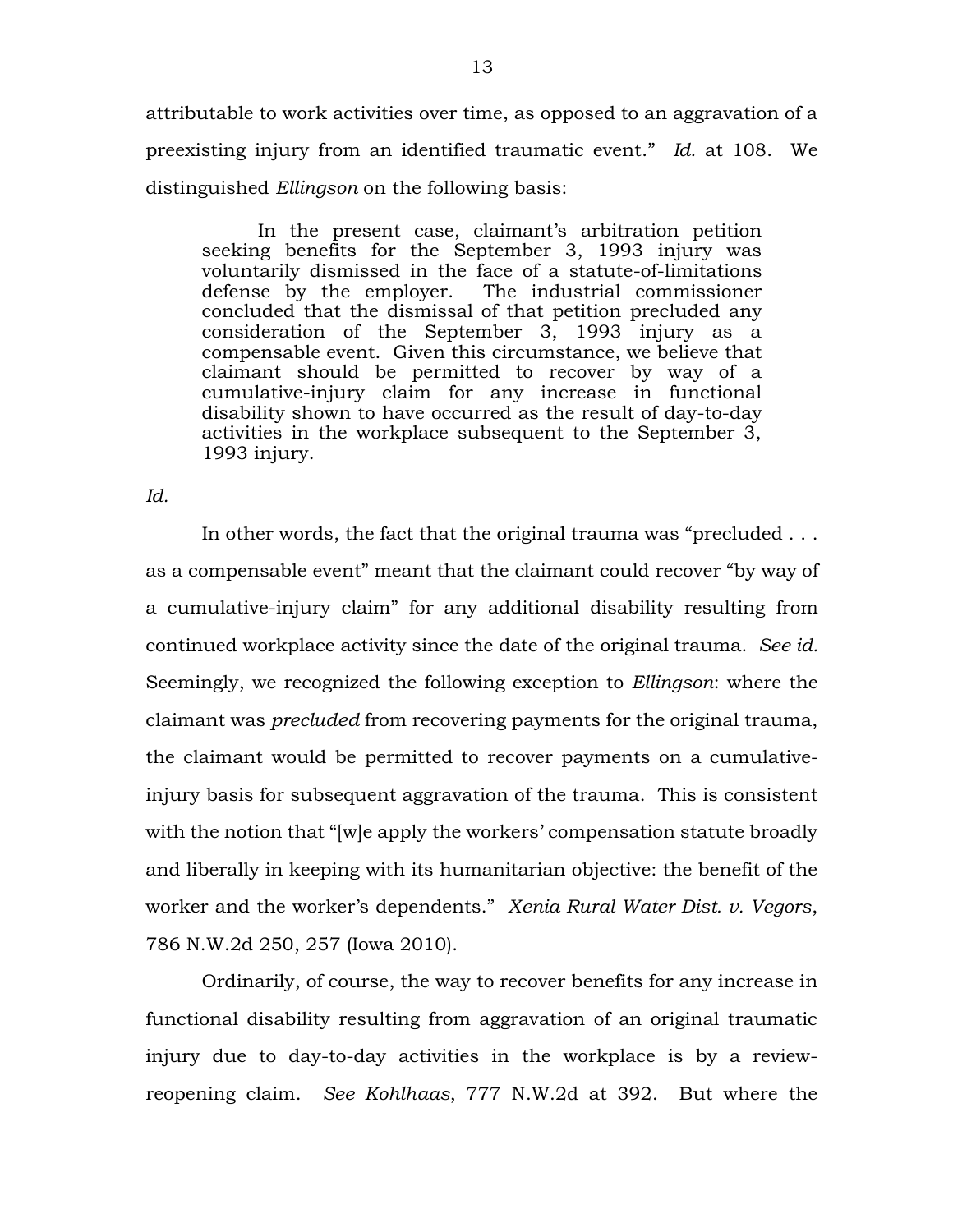claimant never received benefit payments in the first place, there was never a claim that could have been reopened. It seems fairer to allow the claimant to bring a cumulative-injury claim for the increase. Doing so doesn't undermine the "distinct and discrete" injury principle because the claimant isn't trying to turn one injury into two. *See Smithart*, 654 N.W.2d at 898.

We thus read *Floyd* as recognizing that a claimant who is suffering the mounting, cumulative effects of a workplace trauma does not have to prove a distinct and discrete injury when the claimant never received an award for that trauma. In that case, the employee is not claim-splitting or circumventing the statute of limitations for reopening. But we think *Ellingson* remains good law otherwise.

Admittedly, there is language in *Floyd* that can be read more broadly. *Floyd* discussed with approval *Ziegler v. United States Gypsum Co. See Floyd*, 646 N.W.2d at 108–09 (discussing *Ziegler*, 252 Iowa 613, 106 N.W.2d 591 (1960)). In *Floyd* we said of *Ziegler*, "The *Ziegler* decision stands for the proposition that, when a permanent disability has been established by an adjudicated award, a later aggravation may provide an independent compensable event but only to the extent of the increased disability that flows therefrom." *Id.* at 109.

But, at the same time, we never suggested in *Floyd* we were overruling *Ellingson*. Again, in *Ellingson* we said, "To show a cumulative injury [the claimant] must demonstrate that she has suffered a distinct and discr[ete] disability attributable to post-[traumatic injury] work activities rather than as an aggravation of the [traumatic] injury." 599 N.W.2d at 444.

*Ziegler*, moreover, was a special case along the lines of *Floyd*. In *Ziegler* the claimant suffered a serious back injury on May 16, 1957. 252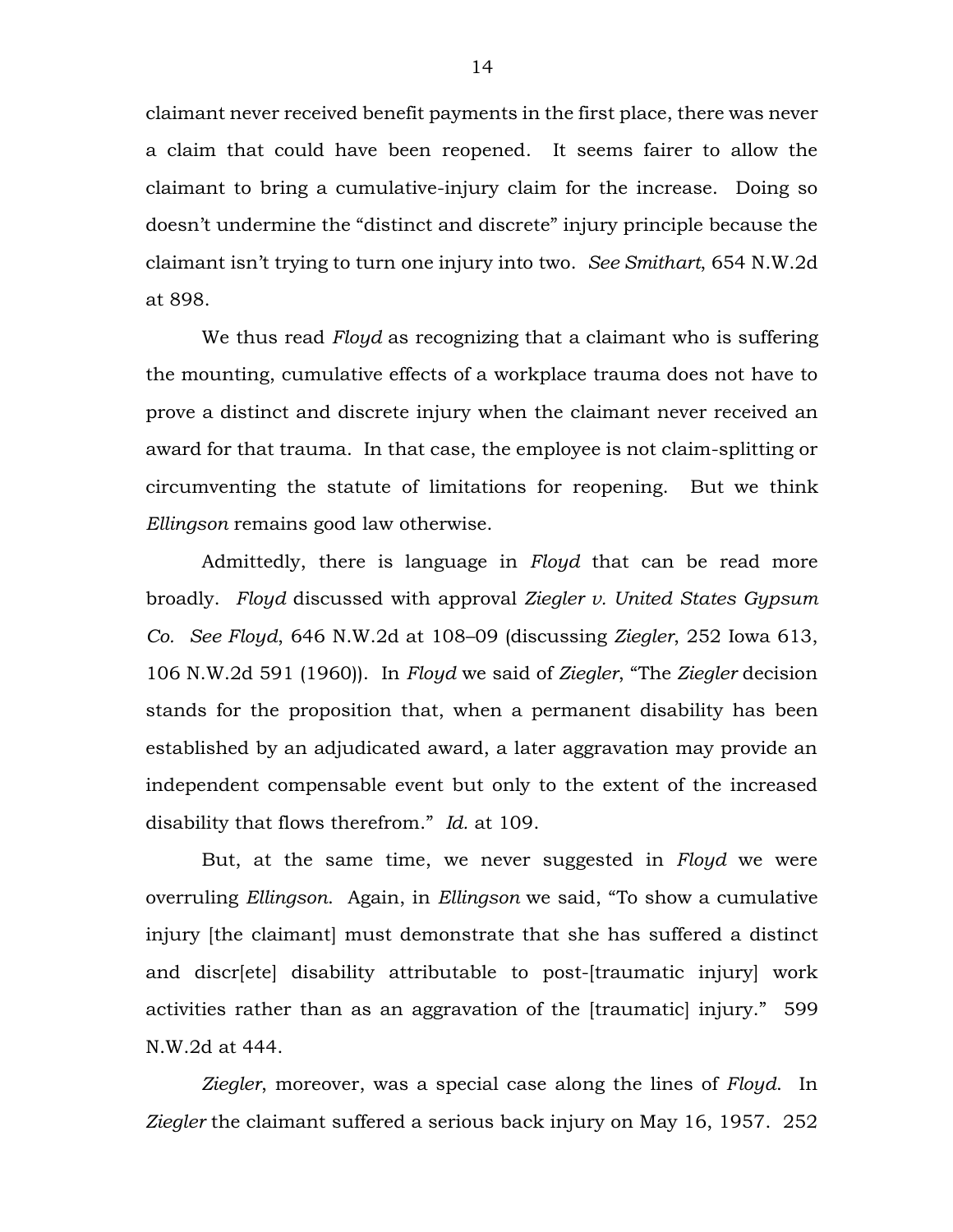Iowa at 617, 106 N.W.2d at 593. A year later, he was still in treatment and still in pain. *Id.* at 617–18, 106 N.W.2d at 593. Nevertheless, he returned to work on May 21, 1957, and began loading fifty-pound loads. *Id.* at 618, 106 N.W.2d at 594. On May 27, he felt "a terrific pain down [his] spine, down [his] legs." *Id.* The claimant at that point was diagnosed for the first time with a bulged disc in addition to the previously diagnosed conditions. *Id.*

Under these circumstances, the claimant could have filed a reviewreopening claim. We acknowledged as much in our opinion. *Id.* at 619, 106 N.W.2d at 594 ("Under the usual case of this kind a simple application to revalue the disability resulting from the first injury might be made . . . ."). Yet we also noted that the claimant "did not elect this remedy for a very obvious reason, i.e., to escape subrogation rights of defendant [i.e., the employer], established by recovery in a tort action." *Id.* The claimant had procured a substantial settlement against a third-party tortfeasor. *Id.* Because anything the claimant recovered in a reviewreopening would effectively be lost to the claimant through subrogation we concluded, "Thus this case must be considered as though defendant was, in fact, a new and different employer of the injured claimant, and the injury a new injury." *Id.* at 620, 106 N.W.2d at 595. Therefore, we applied the fiction that the claimant had actually been starting with a new employer on May 21. *Id.* ("It is, of course, well settled that when an employee is hired, the employer takes him subject to any active or dormant health impairments incurred prior to this employment."). It is also important to note that there was a new traumatic event in *Ziegler*, the "terrific pain down [his] spine" triggered perhaps by the fact that he was loading fifty pounds per trip the week he returned from very significant back surgery. *Id.* at 618, 106 N.W.2d at 594.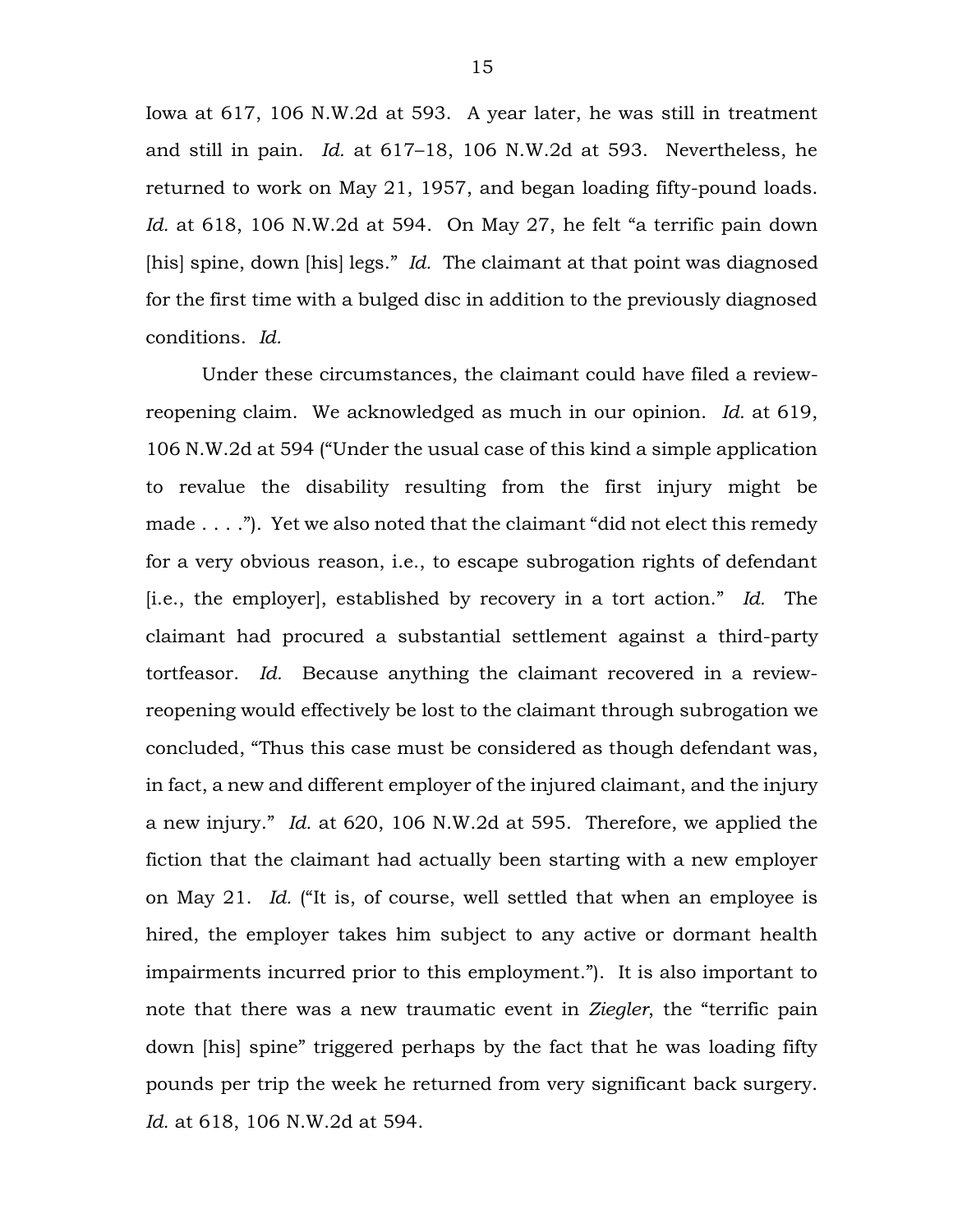We therefore believe that the distinction drawn in *Ellingson* and *Smithart* between cumulative aggravation of an existing compensable injury through the daily grind of working and a new, discrete injury remains valid in Iowa. In the former case, review-reopening is the recognized remedy if the claimant desires additional disability benefits. A claimant cannot avoid legislatively imposed restrictions by reclassifying an injury as a new injury unless the facts support that classification. If the claimant fails to prove that she could have otherwise avoided her cumulative ankle complications and related difficulties as time went on, this is not a new compensable injury. *See Ayers v. D & N Fence Co.*, 731 N.W.2d 11, 16–17 (Iowa 2007).

Other jurisdictions agree with this rule. In *Scott v. Shaw Indus., Inc.*, 729 S.E.2d 327, 328–29 (Ga. 2012), the Georgia Supreme Court held that an employee could not bring a claim for "a fictional new injury, as opposed to a change in condition," to avoid the statute of limitations. Quoting an earlier case, the court discussed the following scenario:

[T]he claimant sustains an injury and is awarded compensation during his period of disability. Subsequent thereto he returns to his employment performing his normal duties or ordinary work. Then as a result of the wear and tear of ordinary life and the activity connected with performing his normal duties and not because of a specific job-related incident his condition gradually worsens to the point that he can no longer continue to perform his ordinary work. This gradual worsening or deterioration would constitute a change in his condition and not a new accident.

*Id.* at 329 (quoting *Cent. State Hosp. v. James*, 248 S.E.2d 678, 679 (Ga. Ct. App. 1978)). Colorado has held that where an employee files a new injury claim *within* the statute of limitations for reopening an earlier claim, the statute of limitations on the reopening claim is tolled if it is later determined that the employee's "current condition is the natural result of the [earlier] injury, he has not suffered a new injury and benefits may be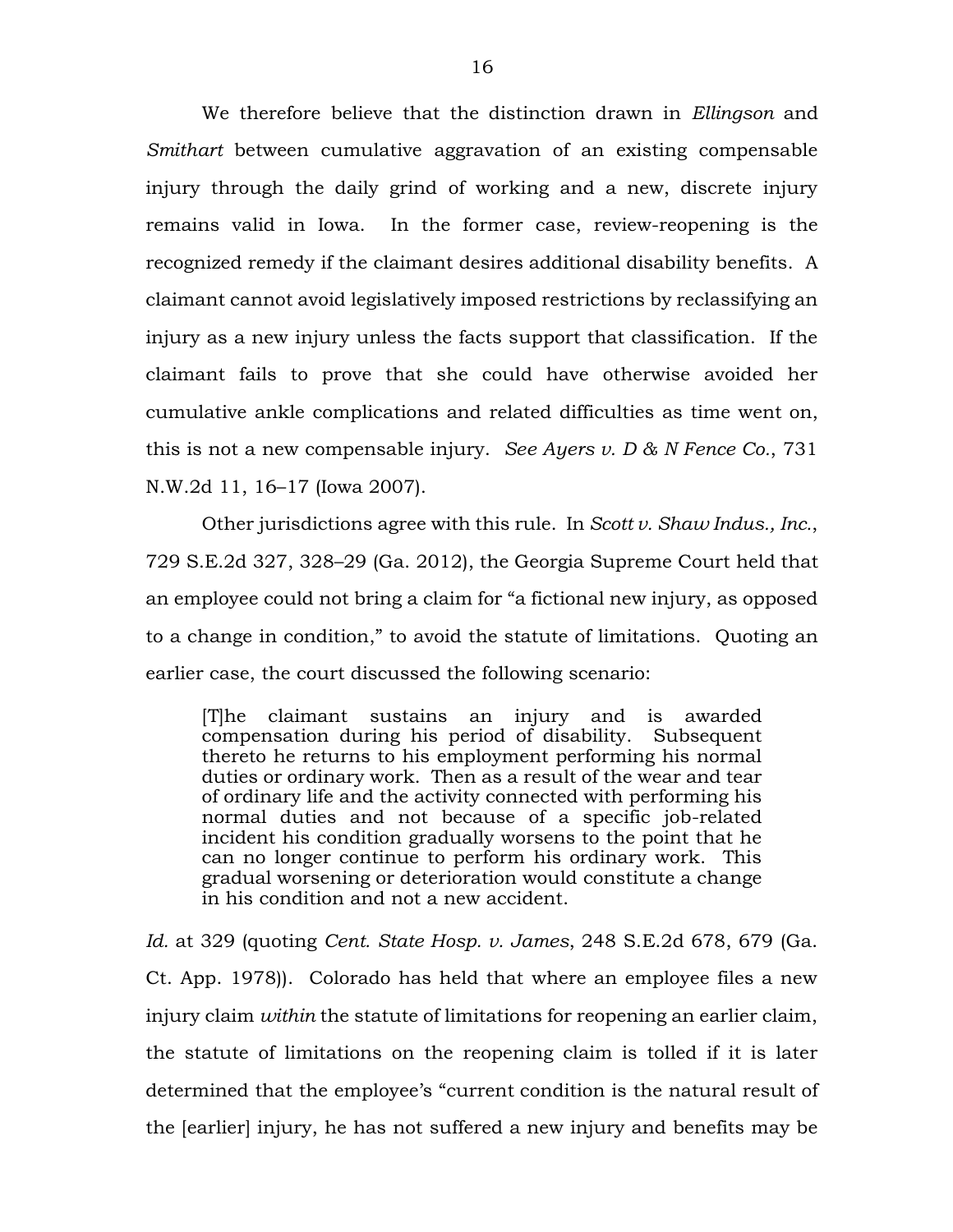obtained only by way of a petition to reopen." *Valdez v. United Parcel Serv.*, 728 P.2d 340, 342 (Colo. App. 1986). But here Gumm did not file a claim for a new injury within the review-reopening deadline. In *Collins v. Norfolk Shipbuilding & Drycock Corp.*, 522 F. Supp. 1211 (E.D. Va. 1981), the court observed,

In those compensation cases where there is no causal relationship between a first compensable injury and a subsequent condition, the employee's proper remedy is an original petition or claim based on the new injury. Where, however, the subsequent condition represents the progression, deterioration or aggravation of an original compensable injury, the employee's proper relief is a petition to reopen or modify the original compensation order. Accordingly, the limitations period for the aggravation or exacerbation of a compensated injury relates back to the date of the original injury and not to the date of the aggravation or exacerbation.

*Id.* at 1214 (citations omitted); *see also* 13 Arthur Larson et al., *Larson's Workers' Compensation Law* § 131.03[1][b], at 131-21 to -22 (2019) ("|W|hen complications develop directly from the original injury,  $\dots$  the reopening statute applies, and the limitation period cannot be escaped by calling the condition a new disability." (Footnotes omitted.)).

We also note that the commissioner has regularly adopted the same reading of *Ellingson* and *Smithart* that we are reaffirming today. Specifically, the commissioner has indicated that those decisions stand for the following propositions:

The standard that must be met to establish two separate work-related injuries requires a claimant to demonstrate a distinct and discrete "disability attributable to . . . work activities" that occurs after an initial injury. It is not enough for the worker to show disability has been increased by subsequent work activities. These circumstances may serve to increase the disability attributable to the first injury, but do not establish a separate and discrete disability. To establish a separate injury claim, the subsequent condition of the claimant must not be a consequence of the first injury.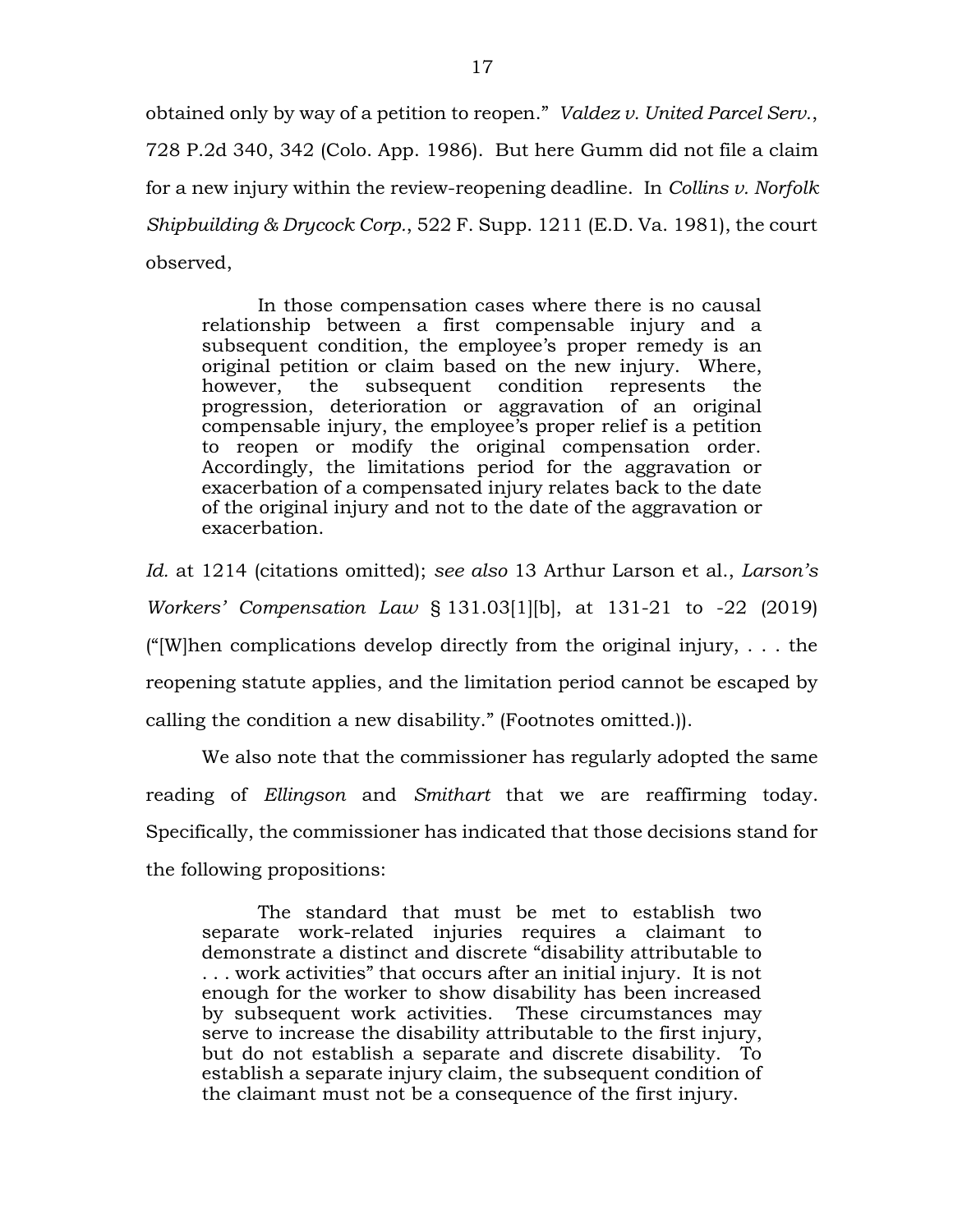*Boken v. Peak Interests, LLC*, Iowa Workers' Comp. Comm'n Nos. 5040834 & 5056052, 2019 WL 1984043, at \*12 (Apr. 29, 2019) (quoting *Ellingson*, 599 N.W.2d at 444). *See also generally Dautovic v. Concord Hosp.*, Iowa Workers' Comp. Comm'n Nos. 5028332 & 5051676, 2016 WL 2944583 (May 17, 2016); *Fred Smith v. Midwest Mfg. Co.*, Iowa Workers' Comp. Comm'n No. 5025093, 2009 WL 1171294 (Apr. 29, 2009); *Grove v. Interstate Brands Corp.*, Iowa Workers' Comp. Comm'n No. 5007230, 2004 WL 1713773 (July 19, 2004). Although we have no obligation to follow the commissioner's reading of our own cases, this convergence gives us reason to believe we are not misreading our own caselaw.

For the foregoing reasons, we hold the commissioner and the district court correctly ruled that where a claimant has received disability benefits for a prior compensable injury, the claimant is limited to the reviewreopening remedy for additional disability benefits unless she can prove she has suffered another injury. If the subsequent injury is a cumulative injury, it must be a distinct and discrete injury, not merely the aggravation of the prior injury due to regular work activities.

We now turn to whether there is substantial evidence to support the commissioner's finding that Gumm did not suffer a distinct and discrete injury, but only an aggravation of the earlier October 28, 2008 traumatic injury. This court is "bound by the commissioner's findings of fact so long as those findings are supported by substantial evidence." *IBP, Inc. v. Burress*, 779 N.W.2d 210, 213 (Iowa 2010). Evidence is substantial if "the quantity and quality of evidence . . . would be deemed sufficient by a neutral, detached, and reasonable person, to establish the fact at issue when the consequences resulting from the establishment of that fact are understood to be serious and of great importance." Iowa Code  $\S$  17A.19(10)( $f$ )(1).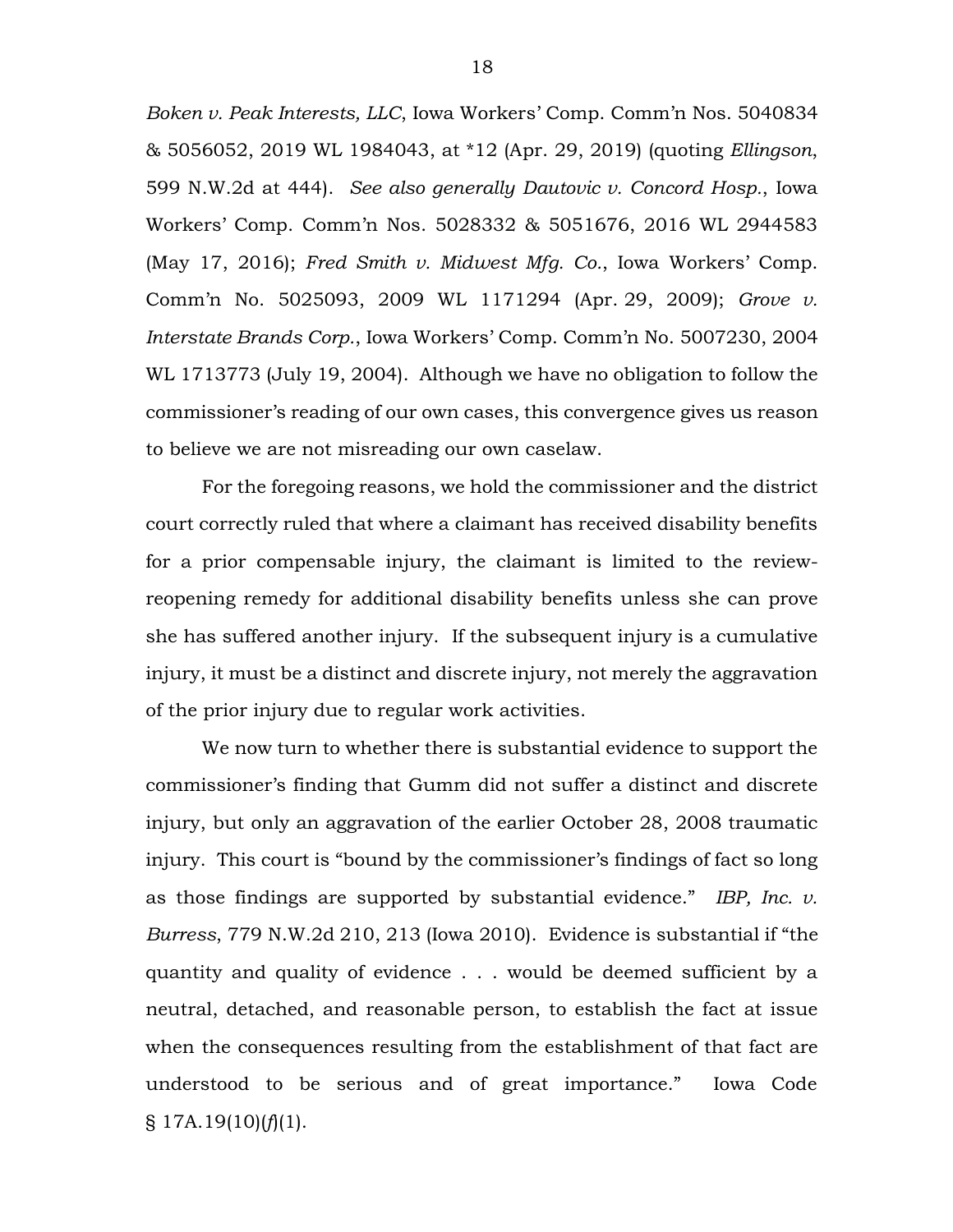Here, substantial evidence supports the commissioner's factual findings. Gumm sustained a significant right ankle fracture and dislocation on October 28, 2008, when she slipped and fell on wet grass. No new event occurred on the subsequent injury dates she alleged— March 6, 2012, May 16, 2013, and January 15, 2014. The first two dates were simply dates of consultations with Dr. Barp; the third date was the last day she performed her work duties for Easter Seals.

Dr. Barp testified that Gumm's pain on March 6, 2012, was an expected consequence of her 2008 injury and the subsequent surgery. Additionally, Dr. Barp testified that through May 16, 2013, Gumm's treatment was for the injury and condition she sustained on the initial 2008 fall. Gumm's development of arthritis was a natural consequence of the earlier injury. Dr. Barp agreed that

the substantial and precipitating cause of Ms. Gumm's ongoing ankle pain complaints was her 2008 slip and fall injury. Subsequent surgeries were necessary due to the development of arthritis and were necessary in order to diminish ongoing symptoms caused by the natural progression of the underlying degenerative arthritis.

Dr. Barp opined that Gumm was going to develop arthritis regardless of whether she returned to work; at most, being on her feet at work hastened its development.

There was thus sufficient evidence to sustain the commissioner's finding that Gumm did not suffer a distinct and discrete cumulative injury but merely the aggravation over time of her original 2008 injury. Considerable record evidence supports the commissioner's view that Gumm's post-2008 difficulties were entirely sequelae to her original injury.